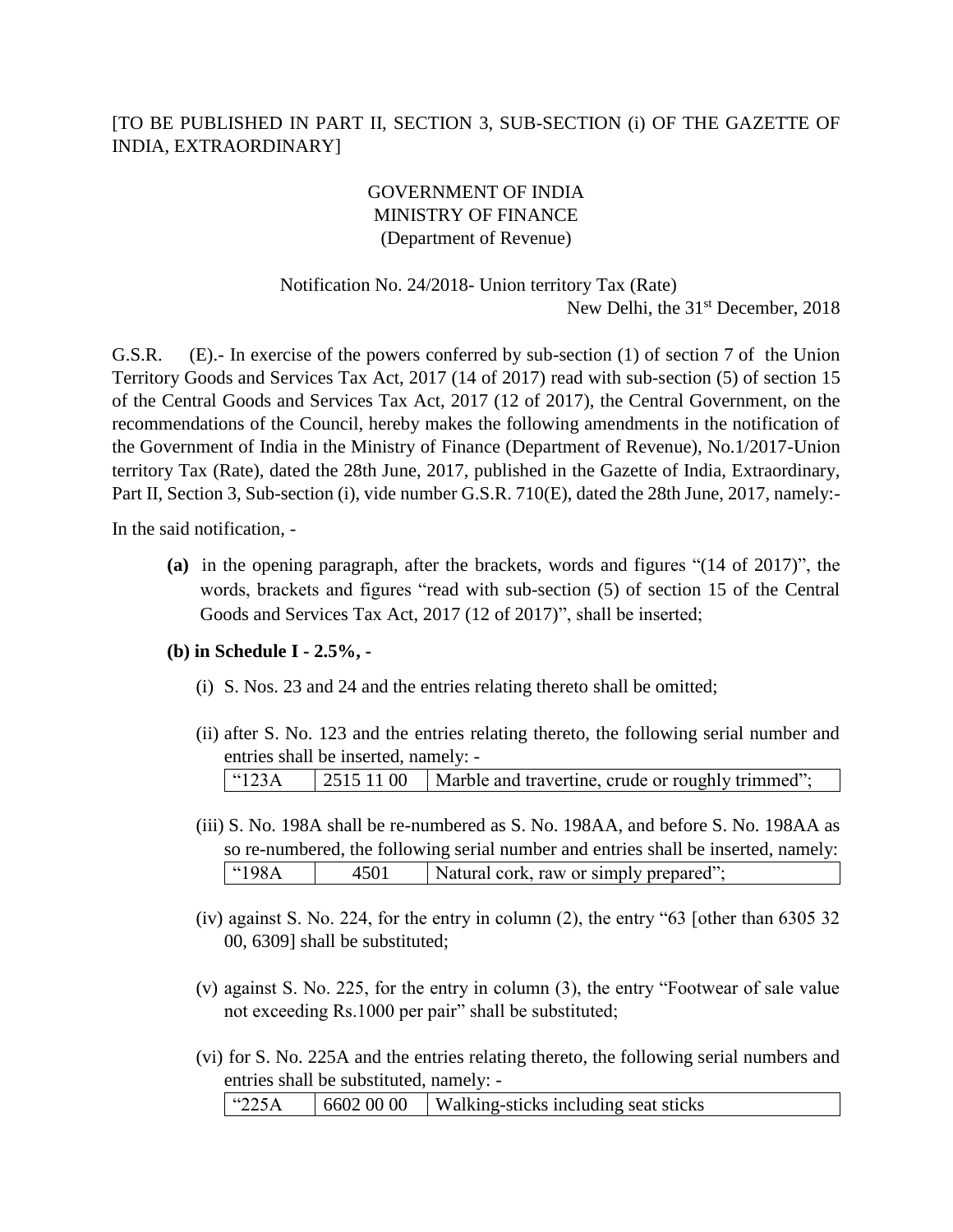| 225B | 6815 | Fly ash bricks or fly ash aggregate with 90 per cent. |
|------|------|-------------------------------------------------------|
|      |      | or more fly ash content; Fly ash blocks";             |

(vii) against S. No. 234, in the entry in column (3), the following *Explanation* shall be inserted in the end, namely: -

"*Explanation:* If the goods specified in this entry are supplied, by a supplier, along with supplies of other goods and services, one of which being a taxable service specified in the entry at S. No. 38 of the Table mentioned in the notification No. 11/2017-Union Territory Tax (Rate), dated 28th June, 2017 [G.S.R. 702(E)], the value of supply of goods for the purposes of this entry shall be deemed as seventy per cent. of the gross consideration charged for all such supplies, and the remaining thirty per cent. of the gross consideration charged shall be deemed as value of the said taxable service.";

(viii) S. No. 243A shall be re-numbered as S. No. 243B, and before S. No. 243B as so re-numbered, the following serial number and entries shall be inserted, namely: -

| $^{\circ}$ 243A | 8714 20 |           | Parts and accessories of carriage for disabled |  |  |
|-----------------|---------|-----------|------------------------------------------------|--|--|
|                 |         | persons": |                                                |  |  |

**(c) in Schedule II - 6%, -**

(i) after S. No. 101 and the entries relating thereto, the following serial numbers and entries shall be inserted, namely: -

| "101A | 4502 00 00 | Natural cork, debacked or roughly squared, or in<br>rectangular (including square) blocks, plates, sheets or<br>strip (including sharp-edged blanks for corks or<br>stoppers) |
|-------|------------|-------------------------------------------------------------------------------------------------------------------------------------------------------------------------------|
| 101B  | 4503       | Articles of natural cork such as Corks and Stoppers,<br>Shuttlecock cork bottom                                                                                               |
| 101C  | 4504       | Agglomerated cork (with or without a binding<br>substance) and articles of agglomerated cork ";                                                                               |

- (ii) S. Nos. 102 and 126 and the entries relating thereto shall be omitted;
- (iii) S. No. 171A shall be re-numbered as S.No. 171AA, and before S. No. 171AA as so re-numbered, the following serial number and entries shall be inserted, namely:- "171A | 6305 32 00 | Flexible intermediate bulk containers";
- (iv) against S. No. 173, in the entry in column (3), the words "walking-sticks, seatsticks," shall be omitted;
- (v) S. No. 177 and the entries relating thereto, shall be omitted;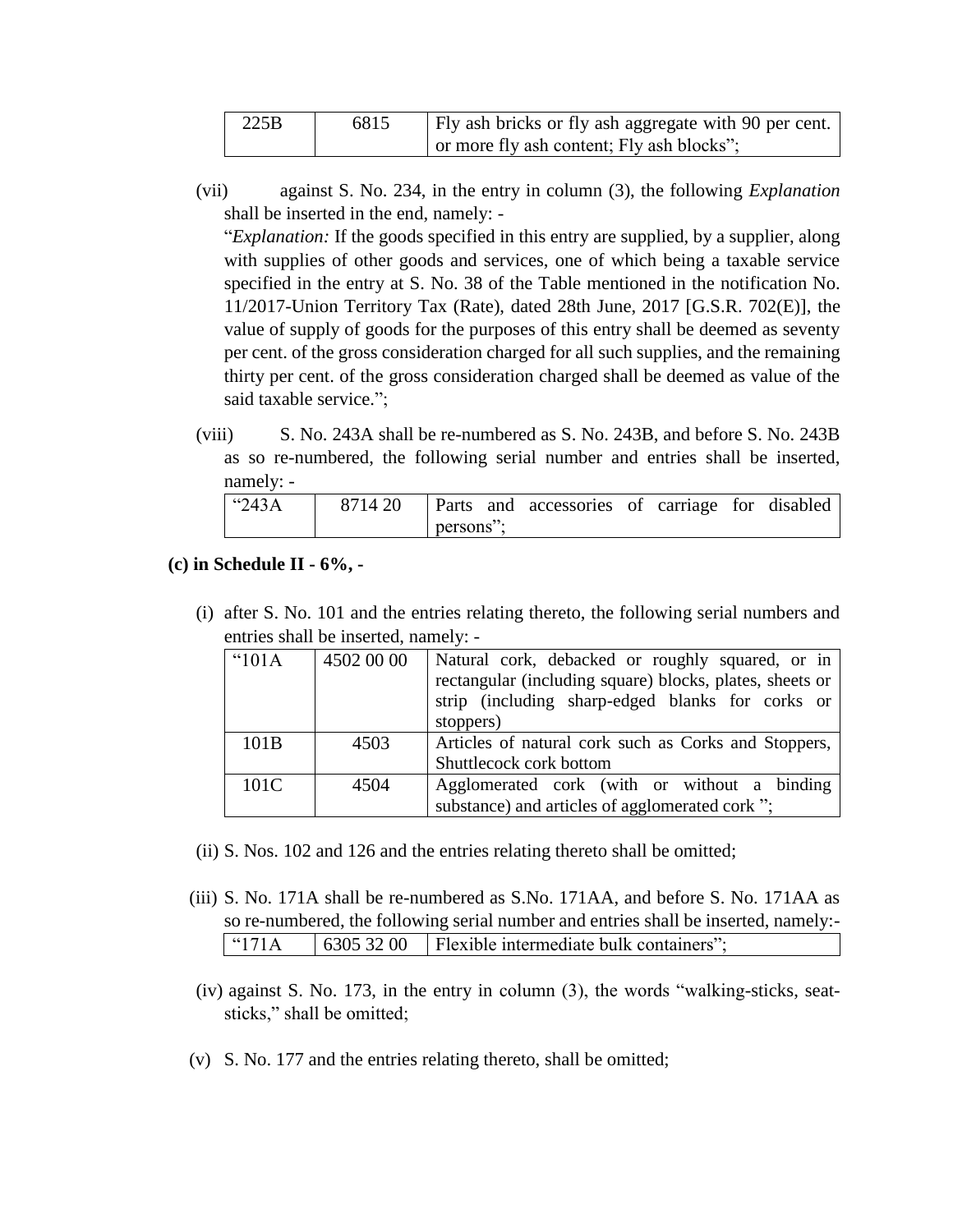### **(d) in Schedule III - 9%, -**

- (i) S. No. 121A shall be re-numbered as S. No. 121B, and before S. No. 121B as so re-numbered, the following serial number and entries shall be inserted, namely: - "121A  $\vert$  4012 Retreaded or used pneumatic tyres of rubber; solid or cushion tyres, tyre treads and tyre flaps, of rubber";
- (ii) S. Nos. 142, 143 and 144 and the entries relating thereto shall be omitted;
- (iii) against S. No. 369A, for the entry in column (3), the entry "Transmission shafts (including cam shafts and crank shafts) and cranks; bearing housings and plain shaft bearings; gears and gearing; ball or roller screws; gear boxes and other speed changers, including torque converters; flywheels and pulleys, including pulley blocks; clutches and shaft couplings (including universal joints)" shall be substituted;
- (iv) after S. No. 376AA and the entries relating thereto, the following serial number and entries shall be inserted, namely: -

| $^{\circ}376AAA$ 8507 |  | Lithium-ion accumulators (other than battery) |  |  |
|-----------------------|--|-----------------------------------------------|--|--|
|                       |  | including lithium-ion power bank";            |  |  |

- (v) against S. No. 383, in the entry in column (3), after the words "television cameras", the words, "digital cameras and video camera recorders", shall be inserted;
- (vi) against S. No. 383C, in the entry in column (3), for the figures and letters "68 cm", the figures and word "32 inches" shall be substituted;
- (vii) against S. No. 384, in the entry in column (3), for the figures and word "20 inches", the figures and word "32 inches" shall be substituted;
- (viii) S. No. 440A shall be re-numbered as S. No. 440B and before S. No. 440B as so re-numbered, the following serial number and entries shall be inserted, namely:

| "440A | 9504 | Video game consoles and machines, articles of funfair,   |
|-------|------|----------------------------------------------------------|
|       |      | table or parlour games, including pintables, billiards,  |
|       |      | special tables for casino games and automatic bowling    |
|       |      | alley equipment [other than playing cards, ganjifa card, |
|       |      | chess board, carom board and other board games of 9504   |
|       |      | 90 90 like ludo, etc.]";                                 |

- **(e) in Schedule IV - 14%, -**
	- (i) S. No. 47 and the entries relating thereto shall be omitted;